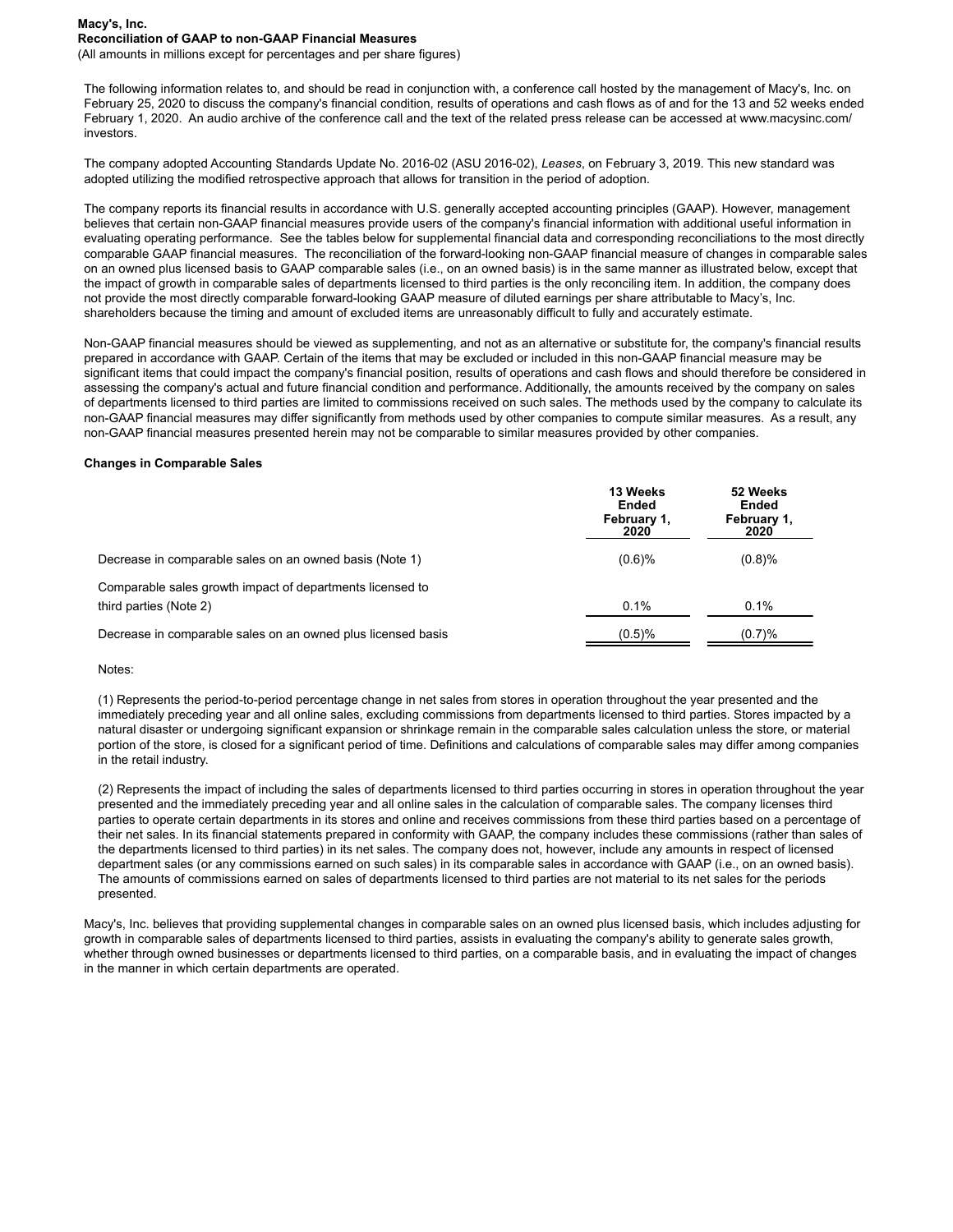## **Macy's, Inc. Reconciliation of GAAP to non-GAAP Financial Measures**

(All amounts in millions except for percentages and per share figures)

## **Net income attributable to Macy's, Inc. shareholders, excluding certain items and gains on sale of real estate**

| Most comparable GAAP measure:<br>Net income attributable to Macy's, Inc. shareholders        |     | 13 Weeks Ended<br>February 1,<br>2020 |    | 13 Weeks Ended<br>February 2,<br>2019 |  |
|----------------------------------------------------------------------------------------------|-----|---------------------------------------|----|---------------------------------------|--|
|                                                                                              |     | 340                                   |    | <u>740 </u>                           |  |
| Non-GAAP measure:<br>Net income attributable to Macy's, Inc. shareholders                    | \$  | 340                                   | \$ | 740                                   |  |
| Restructuring, impairment, store closings and other costs                                    |     | 337                                   |    | 97                                    |  |
| Settlement charges                                                                           |     | 46                                    |    | 15                                    |  |
| Losses on early retirement of debt                                                           |     | 30                                    |    | 28                                    |  |
| Income tax impact of certain items identified above                                          |     | (92)                                  |    | (30)                                  |  |
| As adjusted to exclude certain items above                                                   |     | 661                                   |    | 850                                   |  |
| Gains on sale of real estate                                                                 |     | (95)                                  |    | (278)                                 |  |
| Income tax impact of gains on sale of real estate                                            |     | 24                                    |    | 74                                    |  |
| As adjusted to exclude gains on sale of real estate and other certain items identified above | - 5 | 590                                   |    | 646                                   |  |

| Most comparable GAAP measure:<br>Net income attributable to Macy's, Inc. shareholders        |    | 52 Weeks Ended<br>February 1,<br>2020 |    | 52 Weeks Ended<br>February 2,<br>2019 |  |
|----------------------------------------------------------------------------------------------|----|---------------------------------------|----|---------------------------------------|--|
|                                                                                              |    | <u>564</u>                            |    | <u>.108.</u>                          |  |
| Non-GAAP measure:<br>Net income attributable to Macy's, Inc. shareholders                    | \$ | 564                                   | \$ | 1,108                                 |  |
| Restructuring, impairment, store closings and other costs (Note 1)                           |    | 354                                   |    | 128                                   |  |
| Settlement charges                                                                           |    | 58                                    |    | 88                                    |  |
| Losses on the early retirement of debt                                                       |    | 30                                    |    | 33                                    |  |
| Income tax impact of certain items identified above                                          |    | (100)                                 |    | (56)                                  |  |
| As adjusted to exclude certain items above                                                   |    | 906                                   |    | .301                                  |  |
| Gains on sale of real estate                                                                 |    | (162)                                 |    | (389)                                 |  |
| Income tax impact of certain items identified above                                          |    | 42                                    |    | 102                                   |  |
| As adjusted to exclude gains on sale of real estate and other certain items identified above |    | 786                                   |    | <u> 1.014 </u>                        |  |

Note:

(1) For the 52 weeks ended February 2, 2019, the above pre-tax adjustment excludes impairment, restructuring and other costs attributable to the noncontrolling interest shareholder of \$8 million.

Management believes that net income attributable to Macy's, Inc. shareholders excluding the impact of certain items, as disclosed above, is a useful measure to assist the investor in evaluating the company's ability to generate earnings and that providing such a measure will allow investors to more readily compare the earnings referred to in the press release to the earnings reported by the company in past and future periods. Management believes that excluding the impact of the items is particularly useful where the amounts of such items may vary substantially in frequency and magnitude period-to-period.